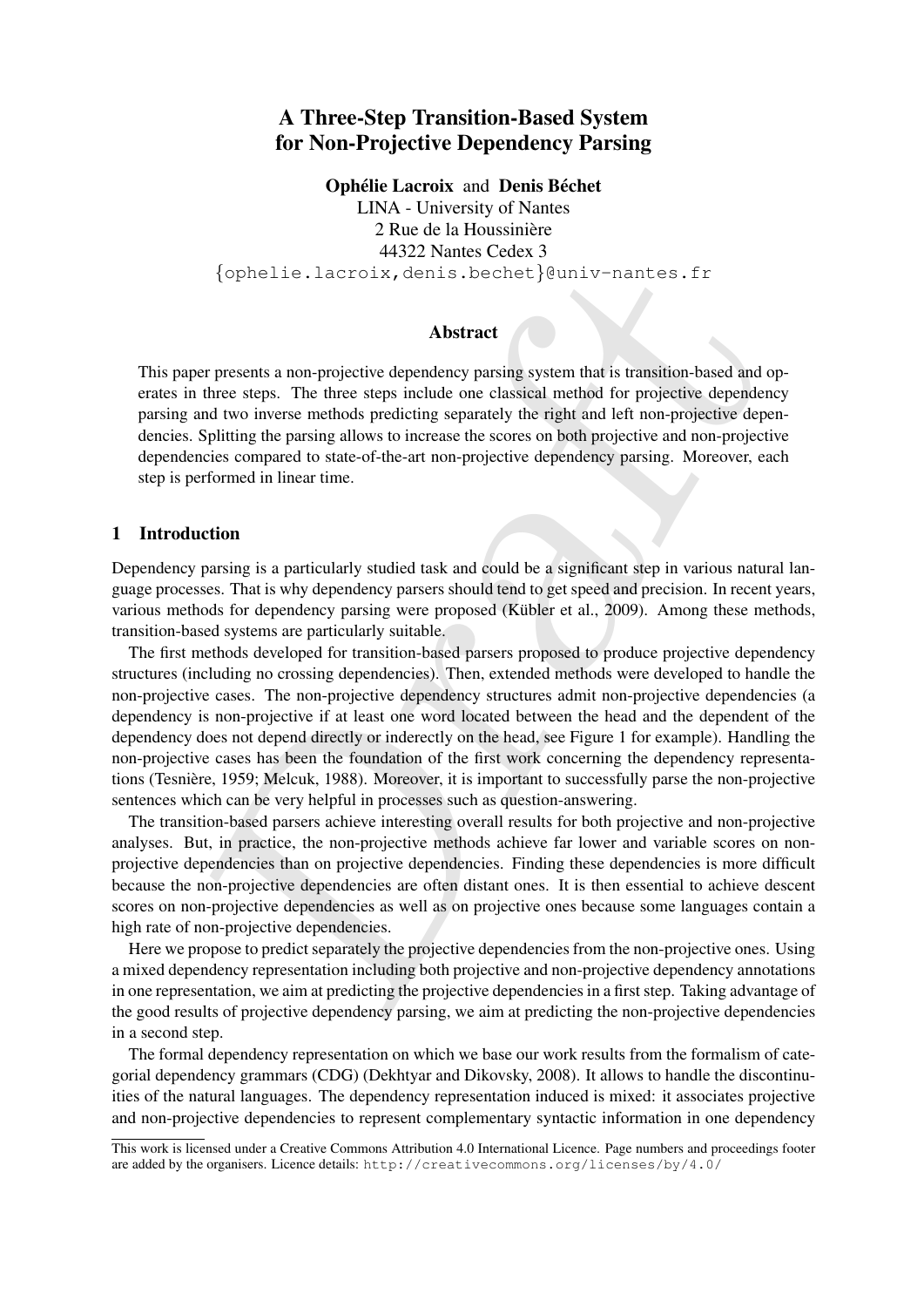

Figure 1: Dependency structure of the sentence "He went there, supported by his family." Anchors are shown below the sentence. Non-projective dependencies appear using a dash line. The other dependencies are plain projective dependencies.

structure. In this representation, each non-projective dependency is paired with a projective one called an anchor. From any dependency structure a projective tree $<sup>1</sup>$  can be extracted.</sup>

Our approach is to predict the projective dependency trees first, using a standard and efficient method for projective dependency parsing. In a second step, we use the information (the projective/anchor labelled dependencies) given by the projective parsing to predict the non-projective dependencies. This second step is split into two inverse methods which predict independently the right and left non-projective dependencies. The advantage of the splitting is to perform the parsing in linear time and achieve better scores on non-projective dependencies.

Finally, in order to evaluate the efficiency of our method, we apply it on data annotated according to the formalism of the categorial dependency grammar. The data consists on a treebank containing both projective and non-projective trees associated with sentences of French.

# 2 Related Work

Our approach is similar to a post-processing method for retrieving the non-projective dependencies. In a way, our work is then analogous to the work of Hall and Novák (2005) who apply a post-processing method after converting constituency trees into dependency ones since the conversion can not automatically recover the non-projective relations.

ependency structure of the sentence "He went there, supported by his family." Anchords went the sentence. Non-projective dependencies appear using a dash line. The other dependencies, in projective dependencies, this repre Moreover, taking advantage of the efficiency of projective dependency methods to predict the nonprojective dependencies is a technique used by Nivre and Nilsson (2005) in their pseudo-projective method. They projectivize the dependency trees before parsing in order to apply a projective method first and apply an inverse transformation to retrieve the non-projective dependencies. For our method, we do not need to projectivize the trees since the dependency representation we use includes both projective and non-projective annotations in one representation. But we can employ the projectivization method to build such data adding the generated projective dependencies to the non-projective structure as if they were artificial anchors. Consequently, our approach can be applied on treebank containing standard non-projective trees.

The advantage of our method is that the information that is useful for retrieving the non-projective dependencies is not predicted during the projective parsing which makes the projective and non-projective steps completely independent from each other. Moreover, the non-projective steps are data-driven and remain linear.

# 3 Representation and Formalism

Our work is based on dependency structures combining projective and non-projective annotations in one representation. In such a representation the projective dependencies bring both local and syntactic information while the non-projective dependencies bring only syntactic information (i.e. the relation shared by the dependents). Thus, each non-projective dependency is paired with a projective relation (called anchor) determining the position of the dependent in the sentence. Figure 1 presents a nonprojective dependency structure of a sentence which illustrates the use of a projective relation (anchor)

<sup>&</sup>lt;sup>1</sup>Composed of projective dependencies and anchors of non-projective dependencies, see Section 3.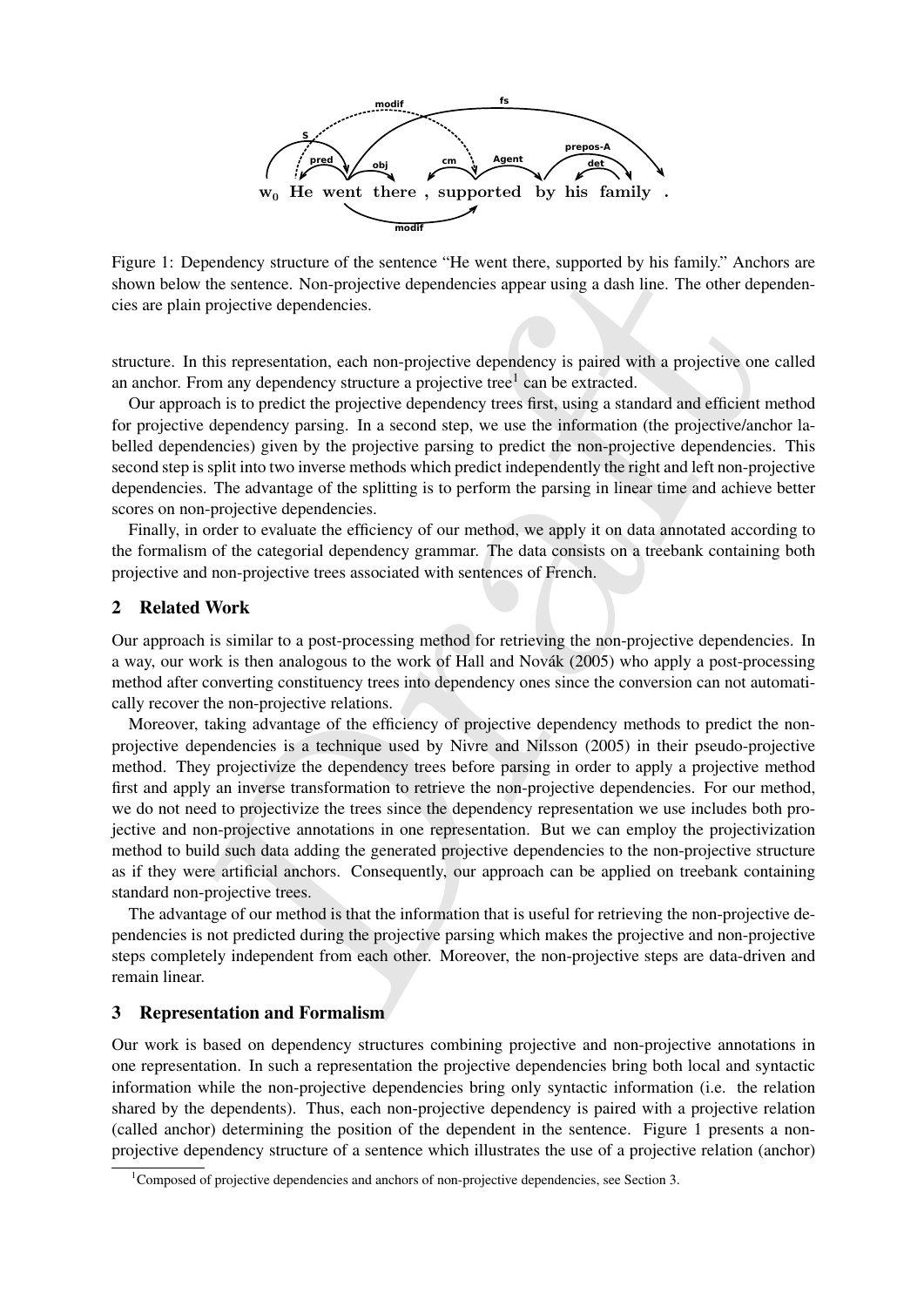and a non-projective dependency to represent a discontinuous relation: "supported" is a modifier for the pronoun "he".

noncesion with matter. The bottom of the disk of polarized valencies, the polarized valencies are label names assety<br>(i) which are lists of polarized valencies. The polarized valencies are label names assety<br>poietive depe The dependency representation is induced by a particular formalism: the class of the categorial dependency grammars (CDG). The categories of the grammars correspond to the dependency labels. The rules  $L^1$ ,  $I^1$  and  $\Omega^1$ , presented in Table 1, are the classical left elimination rules of categorial grammars. Only the left rules are shown but there are symmetrical right rules. These rules allow to define the projective dependencies and anchors. Moreover, CDGs are classical categorial grammars in which the notion of polarized valencies was added. Each of the three first rules includes the concatenation of potentials (such as  $P, P_1, P_2$ ) which are lists of polarized valencies. The polarized valencies are label names associated with a polarity (south-west  $\swarrow$ , north-west  $\nwarrow$ , north-east  $\nearrow$  and south-east  $\searrow$ ). They represent the ends of the non-projective dependencies. The south polarities indicate an incoming non-projective dependency and the north valencies indicate an outgoing non-projective dependency. The rule  $D<sup>1</sup>$  allows the elimination of dual pairs of polarized valencies, following the FA principle.

First Available (FA) principle: the closest dual polarized valencies with the same name are paired.

Thus, the elimination of the dual pairs  $(\swarrow C)$  ( $\nwarrow C$ ) and  $(\nearrow C)$  ( $\searrow C$ ) defines respectively left and right non-projective dependencies labelled by C.

$$
\begin{array}{ll}\n\mathbf{L}^1 & C^{P_1} \left[ C \backslash \beta \right]^{P_2} \vdash \left[ \beta \right]^{P_1 P_2} \\
\mathbf{I}^1 & C^{P_1} \left[ C^* \backslash \beta \right]^{P_2} \vdash \left[ C^* \backslash \beta \right]^{P_1 P_2} \\
\mathbf{\Omega}^1 & \left[ C^* \backslash \beta \right]^{P} \vdash \left[ \beta \right]^{P} \\
\mathbf{D}^1 & \alpha^{P_1(\swarrow C)P(\nwarrow C)P_2} \vdash \alpha^{P_1 P P_2}, \text{if } (\swarrow C) (\nwarrow C) \text{ satisfies the FA principle}\n\end{array}
$$

Table 1: (Left) Rules of the categorial dependency grammars.

# 4 Method

We conduct a three-step transition-based parsing. We choose the arc-eager method of Nivre (2008) to perform the first step. Note that any projective method for dependency parsing would also be appropriate to perform this step. The second and third steps are methods which go through the sentence (respectively from left to right and from right to left) in order to find the non-projective dependencies.

#### 4.1 Projective Dependency Parsing

The arc-eager method is an efficient transition-based method for projective dependency parsing. A transition system is composed of a set of configurations (states), a set of transitions (operations on the configurations), an initial configuration and a set of terminal configurations. The transition-based parsing consists in applying a sequence of transitions to configurations in order to build a dependency structure. For the arc-eager method, a configuration is a triplet  $\langle \sigma, \beta, A \rangle$  where:

- $\sigma$  is a stack of partially treated words;
- $\beta$  is a buffer of non-treated words;
- A is a set of dependencies (the partially built dependency structure).

The dependencies are described by triplets such as  $(k, l, i)$  where k is the position of the head, l is the label of the dependency and  $i$  is the position of the dependent. The set of transitions includes three transitions which are evolutions of the standard transitions of the system of Yamada and Matsumoto (2003) plus the Reduce transition which allows to delete the first word of the stack when this one shares no dependency with the first word of the buffer. The standard Right-Arc and Left-Arc are renamed respectively as Local-Right and Local-Left since these transitions only add local dependencies (whitout distinction between projective ones and anchors). The Shift transition pops the first word from the buffer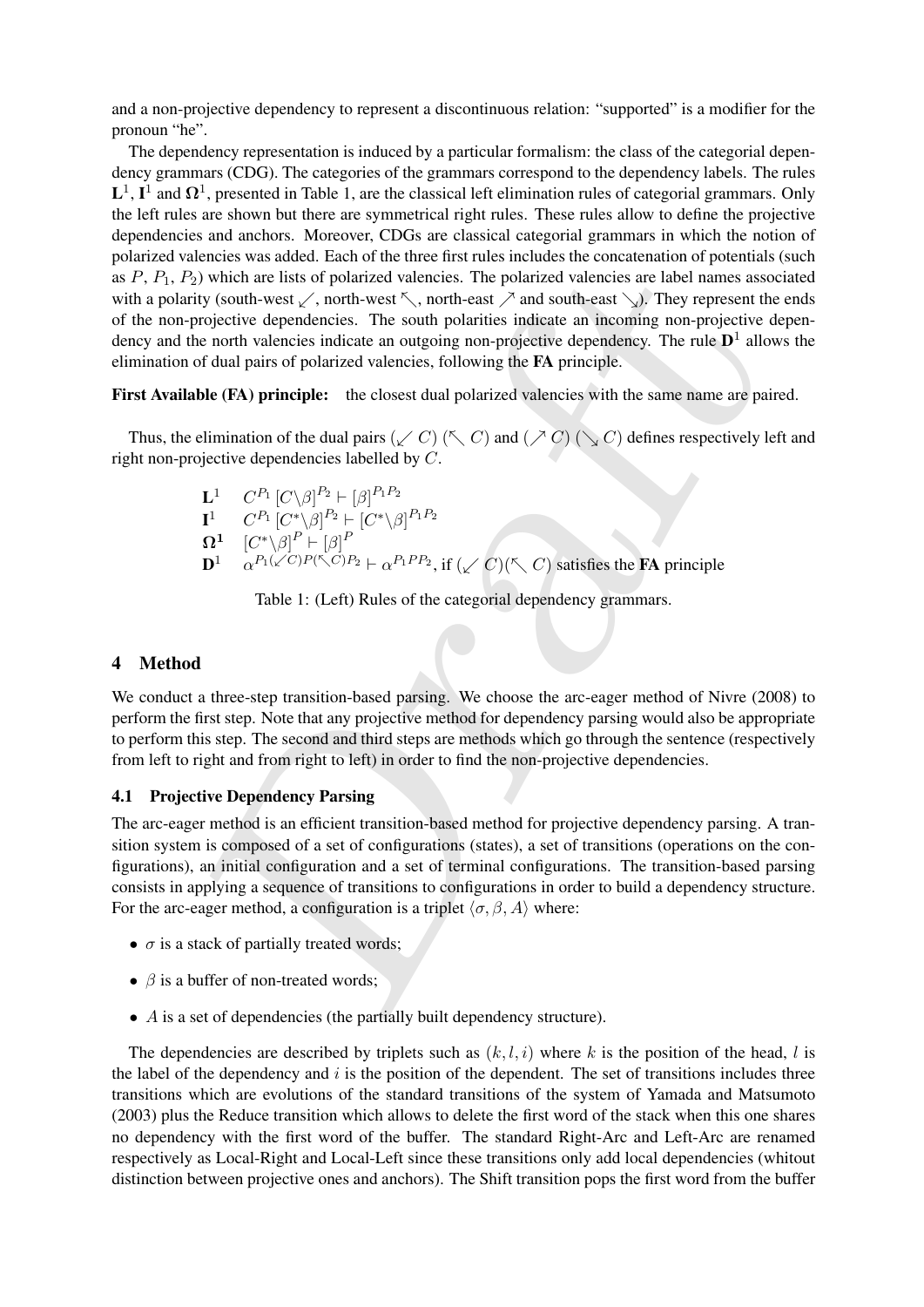| <b>Transition</b>       | Application                                                                                  | Condition                                                   |
|-------------------------|----------------------------------------------------------------------------------------------|-------------------------------------------------------------|
| $\text{Local-Left}(l)$  | $(\sigma   w_i, w_j   \beta, A) \Rightarrow (\sigma, w_j   \beta, A \cup \{(j, l, i)\})$     | $i \neq 0 \wedge \neg \exists k \exists l'(k, l', i) \in A$ |
| $\text{Local-Right}(l)$ | $(\sigma   w_i, w_j   \beta, A) \Rightarrow (\sigma   w_i w_j, \beta, A \cup \{(i, l, j)\})$ | $\neg \exists k \exists l'(k, l', j) \in A$                 |
| Reduce                  | $(\sigma   w_i, \beta, A) \Rightarrow (\sigma, \beta, A)$                                    | $\exists k \exists l(k,l,i) \in A$                          |
| ∣ Shift                 | $(\sigma, w_i \mid \beta, A) \Rightarrow (\sigma \mid w_i, \beta, A)$                        |                                                             |

Table 2: Transitions of the arc-eager method.

and pushes it into the stack. The Reduce transition pops the first word from the stack. The effects of the transitions on configurations are detailed in Table 2.

For a given sentence  $W = w_1...w_n$ , the initial configuration of the transition-based system is defined as follows:  $([w_0], [w_1, ..., w_n], \emptyset)$  where  $w_0$  is the root of the structure. And any terminal configuration is of the form:  $([w_0], [[, A'])$  where A' contains the fully projective dependency/anchor structure for the sentence  $W^2$ .

This step should produce the projective dependency structure of Figure 2 for the sentence "Il y est allé, soutenu par sa famille" (french equivalent of the sentence seen in Figure 1).



Figure 2: Projective dependency structure of the sentence "Il y est alle, soutenu par sa famille".

## 4.2 Adding Non-Projective Dependencies

it into the stack. The Reduce transition pops the first word from the stack. The effects<br>on configurations are detailed in Table 2.<br>
in configuration of the transition-based system is can entered with  $w_0$ , the initial c With the aim of retrieving non-projective dependencies we propose two inverse methods also inspired by transition-based systems. For these methods, the configuration is a quadruplet  $\langle \sigma, \beta, \theta, A \rangle$  where σ, β and A are the same stack, buffer and set of arcs as those defined for projective parsing in the previous subsection and  $\theta$  is a list of polarized valencies. The valencies have the same role here as in the formalism of the categorial dependency grammars (detailed in section 3). They define the ends of the non-projective dependencies. Therefore, our idea is to go through the sentence in order to predict, for each word, whether a non-projective dependency could end on the word (by adding valency  $\angle l$  or  $\sqrt{l}$  in the list  $\theta$ ) or should start from it (by adding valency  $\leq l$  or  $\geq l$  in the list  $\theta$ ). As soon as dual valencies are collected in  $\theta$ , they are removed from it (according to the **FA** principle) and the corresponding nonprojective dependency is added to the set of dependencies.

In the second step, the valencies associated with the left dependencies are computed, i.e. the valencies of the form  $\angle l$  and  $\angle l$ . The sentence is linearly covered from left to right, as in the previous projective step. Details of the transitions are presented in Table 3. The Shift transition is the same as during the previous step and allows to cover the sentence classically from left to right. The PutValency transition makes possible to predict, for the first word of the buffer, exactly one southwest valency  $\angle l$ , which means that a left dependency labelled  $l$  can end on this word. In addition, the valency is concatenated at the end

| <b>Transition</b>                | Application                                                                                                                                                                                                                       | <b>Condition</b>                |
|----------------------------------|-----------------------------------------------------------------------------------------------------------------------------------------------------------------------------------------------------------------------------------|---------------------------------|
|                                  | PutValency( $\swarrow l$ ) $(\sigma, w_i   \beta, \theta, A) \Rightarrow (\sigma   w_i, \beta, \theta \swarrow l^i, A)$                                                                                                           | $\mathcal{N}^{i} \notin \theta$ |
| $ \text{Dist-Left}(\nwarrow l) $ | $(\sigma, w_j \mid \beta, \theta_1 \swarrow l^i \theta_2, A) \Rightarrow (\sigma, w_j \mid \beta, \theta'_1 \theta'_2, A \cup \{(j, l, i)\}) \swarrow l \notin \theta_2 \wedge \forall k \swarrow k^i \notin \theta'_1 \theta'_2$ |                                 |
| Shift                            | $(\sigma, w_i \mid \beta, \theta, A) \Rightarrow (\sigma \mid w_i, \beta, \theta, A)$                                                                                                                                             |                                 |

Table 3: Transitions of the left non-projective method.

<sup>&</sup>lt;sup>2</sup>The words which were not attached during the parsing are automatically attached to the root node  $w_0$ .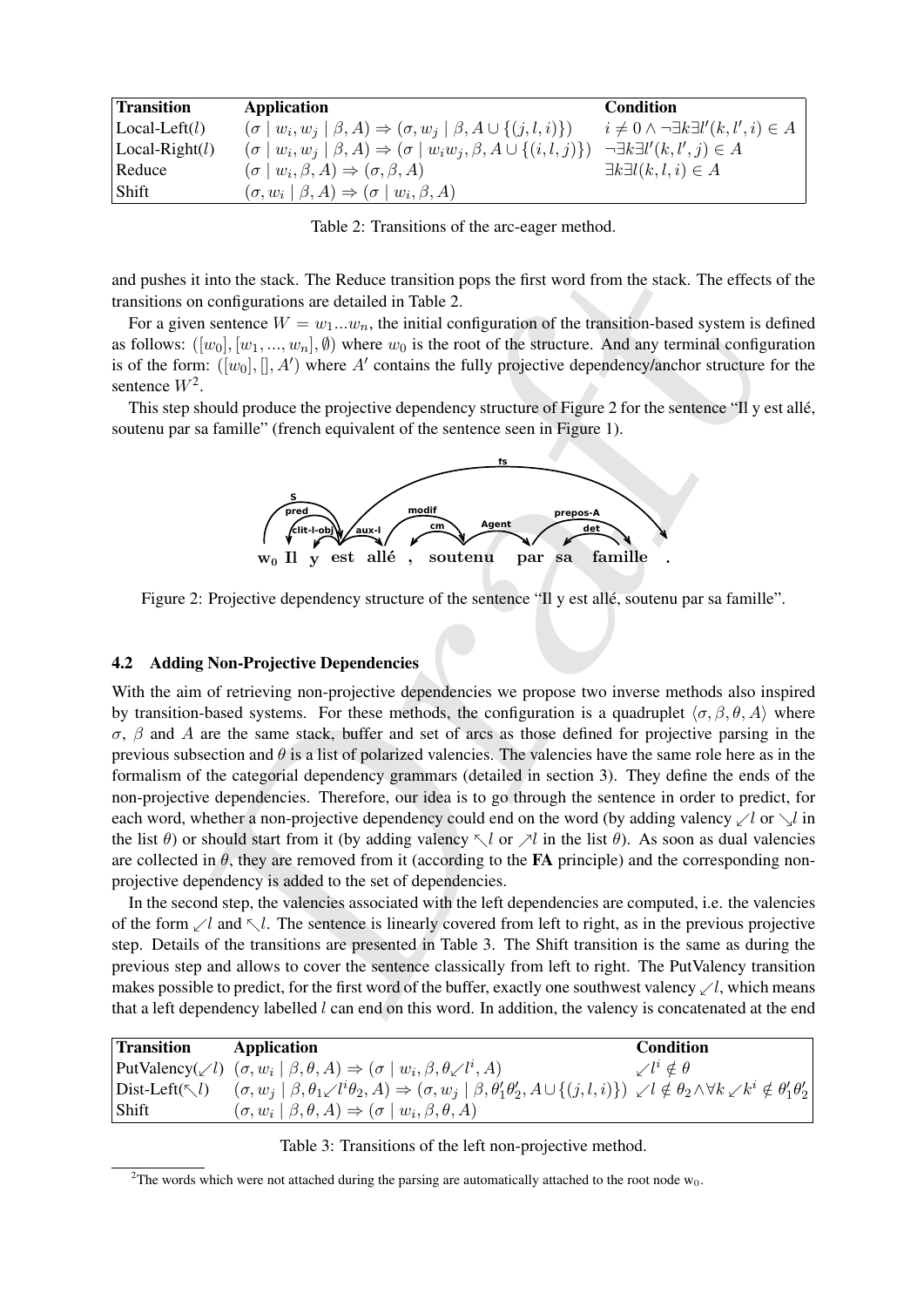of  $\theta$ . The transition Dist-Left is applied when the first word of the buffer receives the dual valency (i.e. a valency of the form  $\nabla l$ ). If at least one valency  $\angle l$  belongs to  $\theta$  then the last one is removed from  $\theta$ and the non-projective dependency corresponding to the pair of dual valencies  $\ell \leq l \leq l$  (left non-projective labelled  $l$ ) is added to  $A$ .

Therefore, for a given sentence, the initial configuration of this system is  $([w_0], [w_1, ..., w_n],(), A')$ where  $A'$  is the projective dependency structure predicted by the arc-eager method. And the terminal configuration is a quadruplet of the form  $([w_0, ..., w_n], []$ ,  $\theta', A'')$  where  $\theta'$  could contain southwest valencies which did not match with their dual and  $A<sup>0</sup>$  is a partially non-projective dependency structure.

| <b>Transition</b> | Application                                                                                                                                                                                                                                                              | <b>Condition</b>              |
|-------------------|--------------------------------------------------------------------------------------------------------------------------------------------------------------------------------------------------------------------------------------------------------------------------|-------------------------------|
|                   | PutValency( $\bigvee l$ ) $(\sigma   w_i, \beta, \theta, A) \Rightarrow (\sigma, w_i   \beta, \bigvee l^i \theta, A)$                                                                                                                                                    | $\setminus l^i \notin \theta$ |
|                   | $\text{Dist-Right}(\mathcal{A}) \quad (\sigma \mid w_j, \beta, \theta_1 \setminus l^i \theta_2, A) \Rightarrow (\sigma \mid w_j, \beta, \theta_1' \theta_2', A \cup \{(j, l, i)\}) \setminus l \notin \theta_1 \land \forall k \setminus k^i \notin \theta_1' \theta_2'$ |                               |
| RShift            | $(\sigma   w_i, \beta, \theta, A) \Rightarrow (\sigma, w_i   \beta, \theta, A)$                                                                                                                                                                                          |                               |

Table 4: Transitions of the right non-projective method.

|                                                                       |                                                                                                                           |                    |                            | valencies which the not materi with their than and $\pi$ is a partially non-projective dependency structure                                                                                                                                                                                                                                                                                                                                                                                                                                                                                                                                                                                                                                                                                                                        |
|-----------------------------------------------------------------------|---------------------------------------------------------------------------------------------------------------------------|--------------------|----------------------------|------------------------------------------------------------------------------------------------------------------------------------------------------------------------------------------------------------------------------------------------------------------------------------------------------------------------------------------------------------------------------------------------------------------------------------------------------------------------------------------------------------------------------------------------------------------------------------------------------------------------------------------------------------------------------------------------------------------------------------------------------------------------------------------------------------------------------------|
|                                                                       | valency of the form $\nearrow l$ . Finally, the RShift transition pops the first word of $\sigma$ to push it in $\beta$ . |                    |                            | The third step uses the inverse method of the previous step and allows to predict right non-projective<br>dependencies. In this method, the sentence is linearly covered from right to left. The initial configuration<br>$([w_0, , w_{n-1}], [w_n], (), A'')$ contains the partial dependency structure A'' produced by the last method<br>and the terminal configuration $([w_0], [w_1, , w_n], \theta'', A''')$ contains the fully non-projective dependency<br>structure $A'''$ . The transitions used here are presented in Table 4. This time, the PutValency transition<br>adds only southeast valencies $(\searrow l)$ at the beginning of $\theta$ and pops the first word of $\sigma$ to push it into $\beta$<br>The Dist-Right transition adds a right non-projective dependency in the set of arcs by predicting a dua |
| <b>Transition</b>                                                     | <b>Application</b>                                                                                                        |                    |                            | <b>Condition</b>                                                                                                                                                                                                                                                                                                                                                                                                                                                                                                                                                                                                                                                                                                                                                                                                                   |
|                                                                       | PutValency( $\bigvee_i$ ) $(\sigma   w_i, \beta, \theta, A) \Rightarrow (\sigma, w_i   \beta, \bigvee_i l^i \theta, A)$   |                    |                            | $\searrow^{l} l \notin \theta$                                                                                                                                                                                                                                                                                                                                                                                                                                                                                                                                                                                                                                                                                                                                                                                                     |
|                                                                       |                                                                                                                           |                    |                            | Dist-Right( $\forall l$ ) $(\sigma   w_j, \beta, \theta_1 \setminus l^i \theta_2, A) \Rightarrow (\sigma   w_j, \beta, \theta_1 \theta_2, A \cup \{(j, l, i)\}) \setminus l \notin \theta_1 \wedge \forall k \setminus k^i \notin \theta_1' \theta_2'$                                                                                                                                                                                                                                                                                                                                                                                                                                                                                                                                                                             |
| <b>RShift</b>                                                         | $(\sigma   w_i, \beta, \theta, A) \Rightarrow (\sigma, w_i   \beta, \theta, A)$                                           |                    |                            |                                                                                                                                                                                                                                                                                                                                                                                                                                                                                                                                                                                                                                                                                                                                                                                                                                    |
|                                                                       | Table 4: Transitions of the right non-projective method.                                                                  |                    |                            |                                                                                                                                                                                                                                                                                                                                                                                                                                                                                                                                                                                                                                                                                                                                                                                                                                    |
|                                                                       |                                                                                                                           |                    |                            |                                                                                                                                                                                                                                                                                                                                                                                                                                                                                                                                                                                                                                                                                                                                                                                                                                    |
|                                                                       |                                                                                                                           |                    |                            | The splitting of the non-projective dependencies prediction on two different methods is essential to<br>find the right non-projective dependencies as well as the left ones. Practically, finding the head (i.e. the                                                                                                                                                                                                                                                                                                                                                                                                                                                                                                                                                                                                               |
|                                                                       |                                                                                                                           |                    |                            | $\mathcal{N}$ and $\mathcal{N}$ valencies) of a non-projective dependency is easier once the dependent (i.e. the $\mathcal{N}$ and $\mathcal{N}$                                                                                                                                                                                                                                                                                                                                                                                                                                                                                                                                                                                                                                                                                   |
|                                                                       |                                                                                                                           |                    |                            | valencies) has been previously predicted. Indeed, the prediction system benefits of information abou                                                                                                                                                                                                                                                                                                                                                                                                                                                                                                                                                                                                                                                                                                                               |
|                                                                       |                                                                                                                           |                    |                            | the presence of the head valency in $\theta$ to predict the dual valency. Moreover, the heads are predicted                                                                                                                                                                                                                                                                                                                                                                                                                                                                                                                                                                                                                                                                                                                        |
|                                                                       |                                                                                                                           |                    |                            | more efficiently whether the projective dependency associated with the word was predicted with the                                                                                                                                                                                                                                                                                                                                                                                                                                                                                                                                                                                                                                                                                                                                 |
|                                                                       |                                                                                                                           |                    |                            | right label during the first parsing step. The next section presents the prediction system and the features                                                                                                                                                                                                                                                                                                                                                                                                                                                                                                                                                                                                                                                                                                                        |
|                                                                       | needed to proceed good transition predictions.                                                                            |                    |                            |                                                                                                                                                                                                                                                                                                                                                                                                                                                                                                                                                                                                                                                                                                                                                                                                                                    |
|                                                                       |                                                                                                                           |                    |                            |                                                                                                                                                                                                                                                                                                                                                                                                                                                                                                                                                                                                                                                                                                                                                                                                                                    |
|                                                                       |                                                                                                                           |                    |                            | The application of these two steps on the sentence seen in Figure 2 are shown on Table 5. The                                                                                                                                                                                                                                                                                                                                                                                                                                                                                                                                                                                                                                                                                                                                      |
| <b>Transition</b>                                                     |                                                                                                                           |                    |                            |                                                                                                                                                                                                                                                                                                                                                                                                                                                                                                                                                                                                                                                                                                                                                                                                                                    |
|                                                                       | Configuration                                                                                                             | [[1,,].]           |                            | A)                                                                                                                                                                                                                                                                                                                                                                                                                                                                                                                                                                                                                                                                                                                                                                                                                                 |
| Shift                                                                 | $([w_0],$<br>$\Rightarrow$ ([w <sub>0</sub> , II],                                                                        | [y,,.]             | (<br>(                     | A)                                                                                                                                                                                                                                                                                                                                                                                                                                                                                                                                                                                                                                                                                                                                                                                                                                 |
| PutValency( $\angle$ clit-l-obj) $\Rightarrow$ ([w <sub>0</sub> ,Il], |                                                                                                                           | $[y, \ldots],$     | $(\angle$ clit-l-obj), A)  |                                                                                                                                                                                                                                                                                                                                                                                                                                                                                                                                                                                                                                                                                                                                                                                                                                    |
| Shift                                                                 | $\Rightarrow$ ([w <sub>0</sub> ,,y],                                                                                      | [est,,.],          | $(\angle$ clit-l-obj), A)  |                                                                                                                                                                                                                                                                                                                                                                                                                                                                                                                                                                                                                                                                                                                                                                                                                                    |
| Shift                                                                 | $\Rightarrow$ ([w <sub>0</sub> ,,est],                                                                                    | [alle, ,],         | $(\angle$ clit-l-obj),     | A)                                                                                                                                                                                                                                                                                                                                                                                                                                                                                                                                                                                                                                                                                                                                                                                                                                 |
| $DistLeft(\mathcal{L}clit-l-obj)$                                     | $\Rightarrow$ ([w <sub>0</sub> ,,est],                                                                                    | [alle, ,],         | 0,                         | $A_1 = A \cup \{(4, \text{clit-I-obj}, 2)\})$                                                                                                                                                                                                                                                                                                                                                                                                                                                                                                                                                                                                                                                                                                                                                                                      |
| Shift $(x6)$                                                          | $\Rightarrow$ ([w <sub>0</sub> ,,.],                                                                                      | [],                | 0,                         | $A_1$                                                                                                                                                                                                                                                                                                                                                                                                                                                                                                                                                                                                                                                                                                                                                                                                                              |
|                                                                       | ([ $w_0,$ , famille], [.],                                                                                                |                    | (                          | $A_1$                                                                                                                                                                                                                                                                                                                                                                                                                                                                                                                                                                                                                                                                                                                                                                                                                              |
| RShift                                                                | $\Rightarrow$ ([w <sub>0</sub> ,,],                                                                                       | [famille,.],       | (                          | $A_1$                                                                                                                                                                                                                                                                                                                                                                                                                                                                                                                                                                                                                                                                                                                                                                                                                              |
| RShift $(x3)$                                                         | $\Rightarrow$ ([w <sub>0</sub> ,,,],                                                                                      | [soutenu,,.],      | (                          | $A_1$                                                                                                                                                                                                                                                                                                                                                                                                                                                                                                                                                                                                                                                                                                                                                                                                                              |
| Put Valency(zmodif)                                                   | $\Rightarrow$ ([w <sub>0</sub> ,,,],                                                                                      | [soutenu,,.],      | $(\swarrow \text{modif}),$ | $A_1$                                                                                                                                                                                                                                                                                                                                                                                                                                                                                                                                                                                                                                                                                                                                                                                                                              |
| RShift $(x5)$                                                         | $\Rightarrow$ ([w <sub>0</sub> ],                                                                                         | $[i1, \ldots, .],$ | $(\swarrow \text{modif}),$ | $A_1$                                                                                                                                                                                                                                                                                                                                                                                                                                                                                                                                                                                                                                                                                                                                                                                                                              |
| DistLeft( <sub>x</sub> modif)                                         | $\Rightarrow$ ([w <sub>0</sub> ],                                                                                         | [i1, ,],           | 0,                         | $A_2 = A_1 \cup \{(1, \text{modif}, 6)\}\$                                                                                                                                                                                                                                                                                                                                                                                                                                                                                                                                                                                                                                                                                                                                                                                         |

Table 5: Transition sequences of the left and right non-projective steps on the sentence in Figure 2.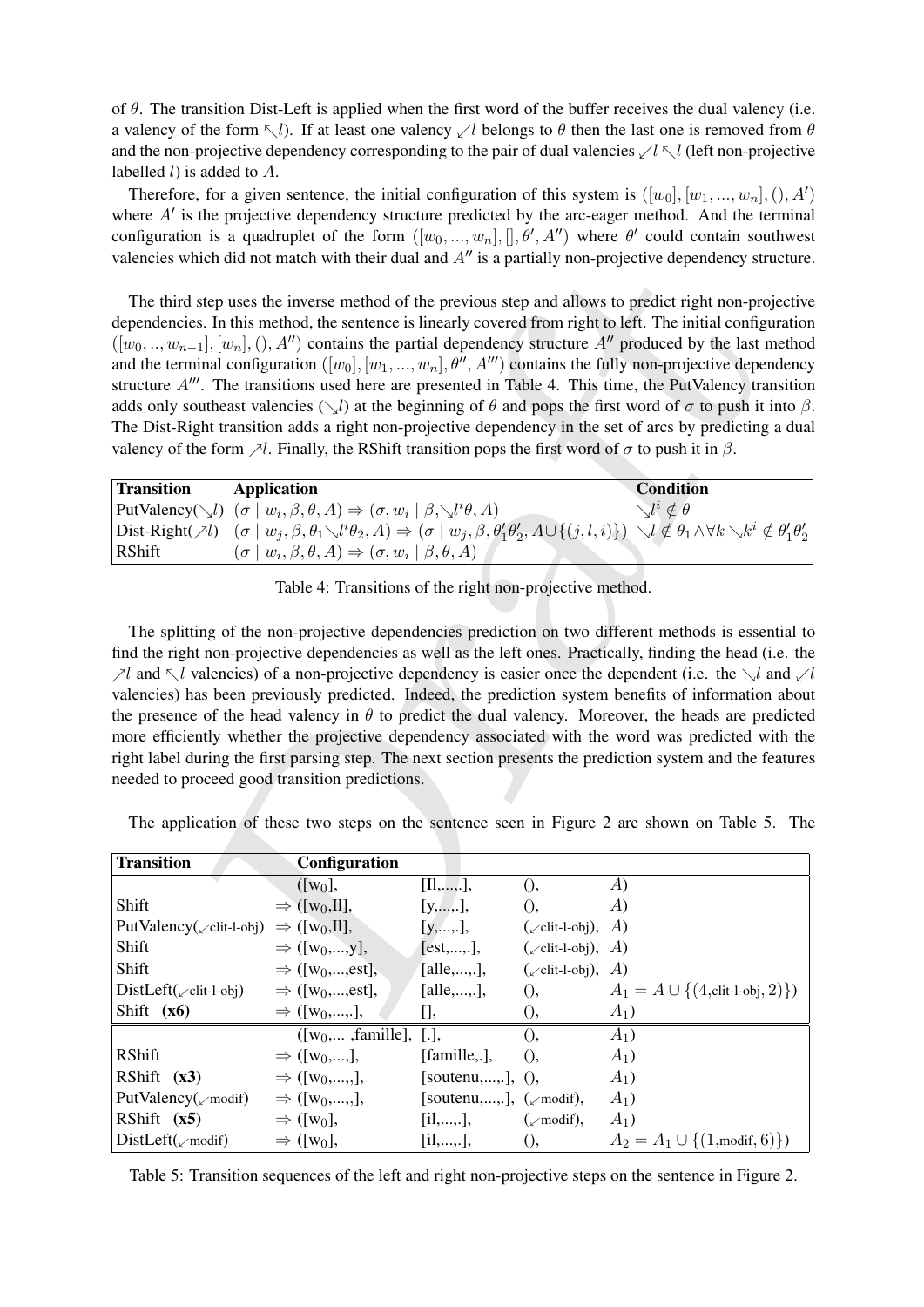projective structure built during the first step (Figure 2) is substituted to the set of arcs  $\vec{A}$  in the initial configuration of the left non-projective step. The non-projective dependency structure  $A_2$  provided at the end of the right (final) non-projective step is presented in Figure 3.



Figure 3: Non-projective dependency structure of the sentence in Figure 2.

# 4.3 Oracle

The transition-based systems are particularly interesting for deterministic data-driven parsing. Associated with a statistical method, such as a probabilistic graphical model or a linear classifier, and suitable features, the prediction of the transitions is very efficient. It ensures a deterministic parsing in linear time for both the projective arc-eager method and our two non-projective post-processing methods.

Previous work such as (Yamada and Matsumoto, 2003) shows that support vector machines (SVM) allow to achieve good scores on dependency parsing when associated with a transition-based system. Therefore, we chose to use this classifier to predict the transitions of our two post-processing methods. Moreover, the arc-eager method (i.e. *nivreeager*) being already successfully implemented and optimized, we decided to use the MaltParser (Nivre et al., 2007) to perform the projective dependency parsing.

**Example 12**<br>
We **T** y est allie **Following the Soutenu par sa Famille .**<br>
Figure 3: Non-projective dependency structure of the sentence in Figure 2.<br>
Figure 3: Non-projective dependency structure of the sentence in Fig For this projective step, the features are composed of classical features such as the word forms, POStags and dependency labels of the current words (the first elements of the stack and the buffer), their neighbors and their attached dependents. For the two non-projective steps the feature pattern includes in addition some features on the projective head of the first word of the buffer and the list of the valencies remaining in  $θ$ . The feature pattern is presented in Table 6. Nevertheless, the SVM model bears only numerical features. And each feature must be converted into a binary feature determining its absence or presence. For the valencies, the features denotes the absence or presence of each possible valency label in  $\theta$ .

| Feature Pattern                                      |                                                     |
|------------------------------------------------------|-----------------------------------------------------|
| • Word forms:                                        | $\bullet$ POS-tags:                                 |
| $w_{\{i-1,i+1\}}$                                    | $t_{\{i-2,i+2\}}$                                   |
| $w_i$                                                | $t_i$                                               |
| • Labels:                                            | • Valencies:                                        |
| $l_i$ (projective dependency label)                  | $(v_0, , v_k)$ (the list of valencies in $\theta$ ) |
| $(l_{i_1},,l_{i_n})$ (the list of dependency labels) |                                                     |

Table 6: Features for the prediction of transition in the two inverse methods. i is the position of the first word in  $\beta$ , j is the position of the head of  $w_i$ , the list of dependency labels is the list of labels of the right or left dependents of the head (depending on the right or left method).

# 5 Evaluation

In order to evaluate the efficiency of our approach, we decided to experiment on a dependency treebank for which the data were annotated following the formalism of the categorial dependency grammars<sup>3</sup>. We call this treebank the CDG Treebank 1. Moreover, in order to evaluate the adaptation of our method

 $3$ The treebank is not yet publicly available. But the authors have made it available to us.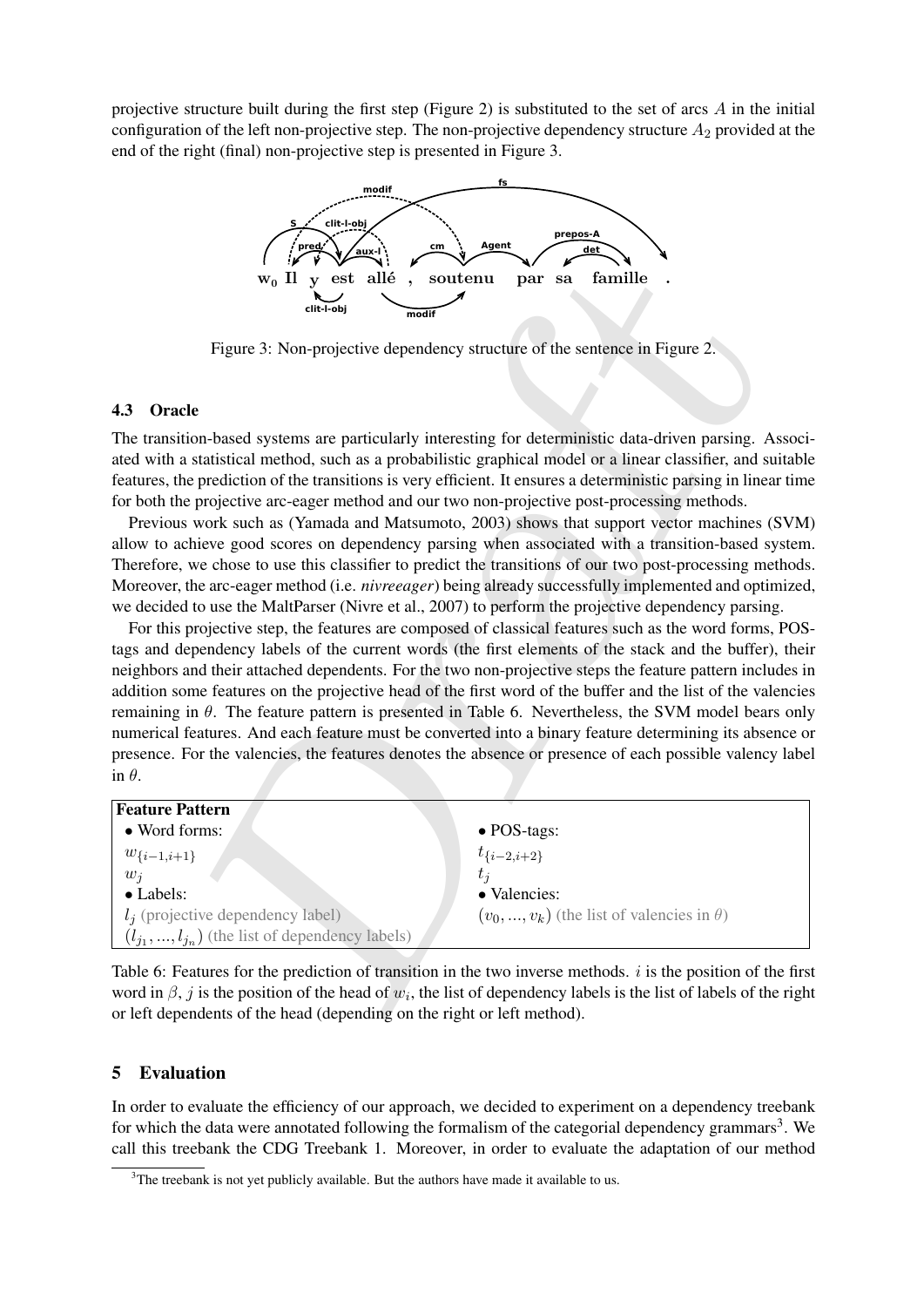to standard treebanks we would like to perform the method on data for which the anchors would have been artificially created. Therefore, we build a second treebank from the first one, which we call the CDG Treebank 2, in which the original anchors are replaced by artificial anchors generated by the projectivization step of the pseudo-projective method of Nivre and Nilsson (2005).

## 5.1 Non-Projective Dependency Treebank

The CDG Treebank 1 contains 3030 sentences of French, each paired with a dependency structure. The dependency structures are composed of both projective and non-projective dependencies. Out of the 37580 dependencies (excluding the anchor ones), 3.8% are non-projective. Hence, 41% of the dependency structures of the treebank contain at least one non-projective dependency.

suctions are composed of outlined means and independent and independent and<br>enteries (excluding the anchor ones), 3.8% are non-projective. Hence, 41% of the trevenk deterated semi-antomatically using the CDGI Lab (Alfrare The data were annotated semi-automatically using the CDG Lab (Alfared et al., 2011), a development environment dedicated to large scale grammar and treebank development. Thus, the annotations followed the formalism proposed by the categorial dependency grammar of French (Dikovsky, 2011). The labels of the dependencies are the 117 categories used by the grammar. Most of the dependency labels (89) are exclusively associated with projective dependencies. 23 labels can be associated both with projective and non-projective dependencies. Among these ones the most frequent are clitics, negatives, objects, reflexives and copredicates. In most of the cases, clitics, negatives and reflexives are associated with short dependencies (generally, one or two words separate the head from the dependent) whereas copredicates or apposition are often associated with distant dependencies (the heads and dependents can be located at the opposite ends of the sentence). Four dependency labels are exclusively associated with non-projective dependencies, they are particular cases of aggregation, copula, comparison and negation.

The grammar and the treebank were developed simultaneously. Consequently, a large part of the sentences were used to develop the grammar and were chosen to cover as much as possible the syntactic phenomenon of French. The treebank contains sentences from newspaper,  $19^{th}$  and  $20^{th}$  century literary works and plain language.

To build the CDG Treebank 2, we removed the anchors of the dependency structures of the CDG Treebank 1 and added the projective dependencies generated by projectivization<sup>4</sup>. Note that, 90.9% of the anchors are the same between the two CDG treebanks.

#### 5.2 Experimental Settings

We evaluate our method through a 10-fold cross-validation on the non-projective dependency treebank. First, we train the prediction models (the MaltParser training model and the SVM model) on each training set containing 90% sentences of the treebank. Second, each fold of our testing data sets is tagged with Part-Of-Speech tags using Melt (Denis and Sagot, 2009), a POS-tagger that achieves high score on French. Then the sentences are parsed.

In order to estimate the benefit of our method, our results are compared with those obtained by the methods proposed by the MaltParser. The table shows the results of the methods that give the best results among the non-projective ones and the best results among the projective ones (associated with the pseudo-projective method (Nivre and Nilsson, 2005)):

- the *covnonproj* (non-projective) method inspired by Covington (2001);
- the *nivreeager* (projective) method associated with the pseudo-projective method.

For a fair comparison, the scores are computed on the same data for each experiments, i.e. on the nonprojective structures minus the anchors and the dependencies combined with punctuations.

Moreover, in order to demonstrate that our method can be applied successfully on standard treebanks, the experiments are performed on the CDG Treebank 1 an 2. The comparison scores that are used in these experiments are:

<sup>&</sup>lt;sup>4</sup>The labels of the artificial anchors do not contain additional encoded information. They are identical to the labels of the non-projective dependencies.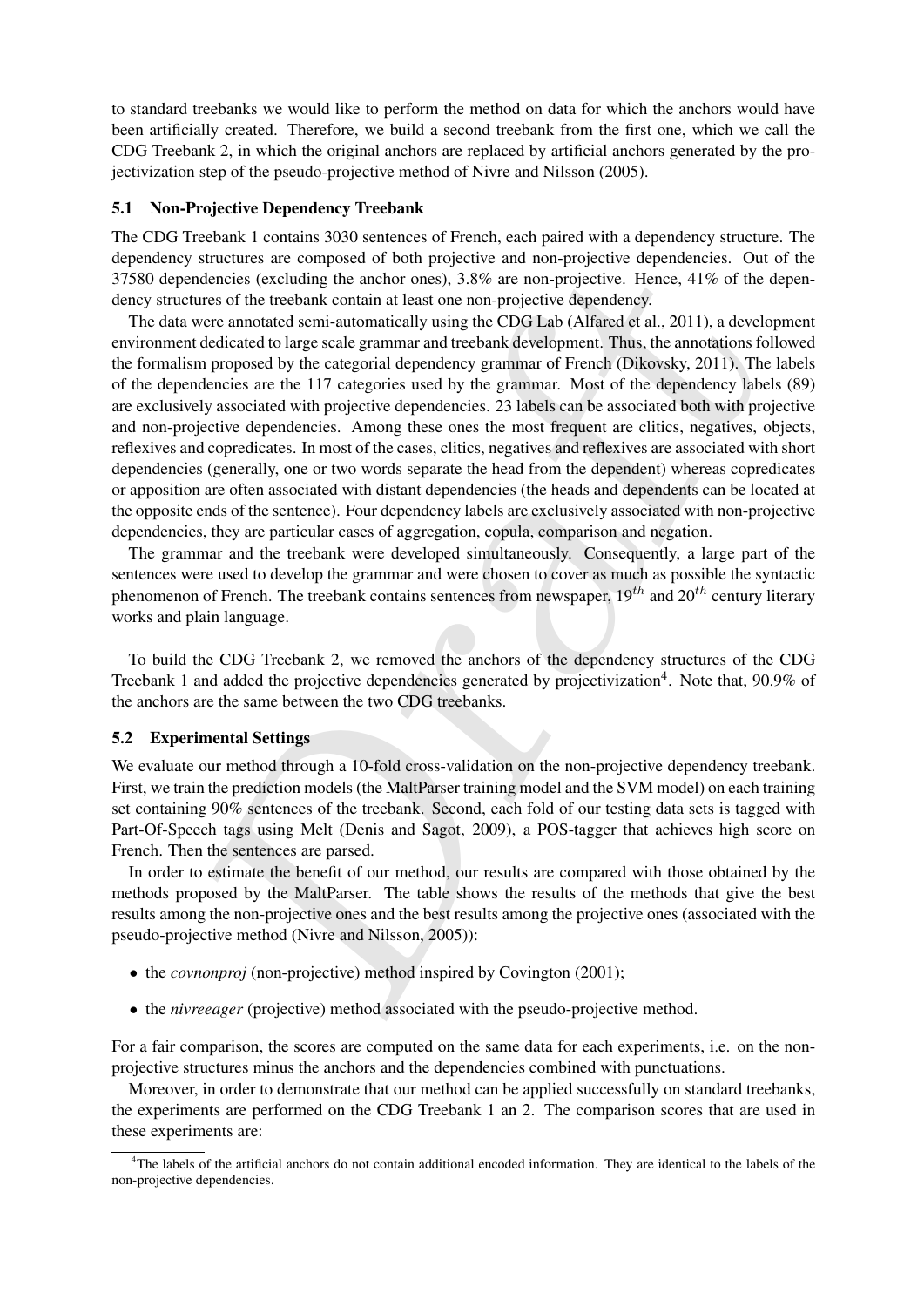- $\bullet$  the label accuracy (LA), i.e. the percentage of words for which the correct label is assigned;
- the unlabelled attachment score (UAS), i.e. the percentage of words for which the correct dependency is assigned;
- the labelled attachment score (LAS), i.e. the percentage of words for which the correct labelled dependency is assigned.

## 5.3 Experimental Results

The results of the experiments are presented in Table 7. First, we notice that the scores relating to projective dependencies of our method, both for CDG Treebank 1 (3) and CDG Treebank 2 (4), are better than those obtained by the covnonproj method (1) and equivalent to the pseudo-projective method (2). We assume that finding non-projective dependencies at the same time as the projective ones is more difficult than finding projective dependencies only. Moreover, the scores on non-projective dependencies

|                               | All dependencies |      | <b>Projective Dep.</b> |      |      | Non-projective Dep. |      |      |      |
|-------------------------------|------------------|------|------------------------|------|------|---------------------|------|------|------|
|                               | LA               | UAS  | <b>LAS</b>             | LA   | UAS. | LAS                 | LA   | UAS. | LAS. |
| $(1)$ covnonproj              | 82.2             | 85.5 | 78.0                   | 82.8 | 86.2 | 78.7                | 68.7 | 68.7 | 62.7 |
| $(2)$ pseudoproj <sup>5</sup> | 83.6             | 85.9 | 78.7                   | 84.1 | 87.0 | 79.7                | 73.5 | 56.9 | 53.5 |
| $(3)$ non-projLR $(CDGTbk1)$  | 83.7             | 86.3 | 79.1                   | 84.1 | 86.9 | 79.6                | 75.5 | 70.2 | 66.3 |
| $(4)$ non-projLR $(CDGTbk2)$  | 83.7             | 86.2 | 79.0                   | 84.1 | 86.9 | 79.5                | 75.5 | 70.5 | 66.7 |

Table 7: Results of the non-projective dependency parsing comparing the MaltParser methods (1) and (2) with ours (3).

are particularly interesting. Our method achieves far better scores on non-projective dependencies than the other two. The label accuracy (LA) achieves significantly better scores (+6.8) than the covnonproj method. Indeed, the projective step allows to find the anchors which are a kind of projective dependencies, so there are easier to predict than the non-projective dependencies. Thus, the label accuracy of the non-projective dependencies takes advantage of the good results of the anchors which were not paired with a non-projective dependency during the second and third parsing steps. Concerning the attachment scores, our method still outperforms the two others. Globally, our method allows to recover the head of the non-projective dependencies more successfully.

of the experiments are presented in Table 7. First, we notice that the scores relating<br>orderincies of our method, both for CDG Trechank 1 (3) and CDG Trechank 2 (4), are<br>obtained by the economproje method (1) and equivale The non-projective dependencies can be also compared depending on their direction. The left nonprojective dependencies achieve far better scores (75.0% LAS) than the right non-projective dependencies (42.7% LAS). We know that the non-projective step performed from right to left is essential to recover the right non-projective dependencies. In fact, finding the right non-projective dependencies by performing the non-projective step from left to right seems almost infeasible because it is essential to find the dependent first. Therefore, the problem comes essentially from the bad prediction of the anchors during the projective step. Indeed, only 51.4% of the words associated with a right non-projective dependency receive the correct label (LA), compared with 84.2% for those associated with left nonprojective dependencies. The under-representation of the right non-projective dependencies (25% of the non-projective dependencies) in the treebank is a first explanation. But, even the more frequent labels (associated with right non-projective dependencies) achieve low scores. Moreover, we noticed that even the right projective dependencies always achieve lower scores than the left projective dependencies. This problem may suggest that the use of a left-to-right projective method is not appropriate to predict the right dependencies.

Furthermore, we note that our method achieve equivalent scores on CDG Treebank 1 and CDG Treebank 2, and even slightly better for non-projective dependencies with the use of artificial anchors. This suggest that our method could be succesfully applied to standard treebanks in which artificial anchors would have been added.

 ${}^{5}$ The pseudo-projective method were applied with the option "path" for projectivization and deprojectivization.